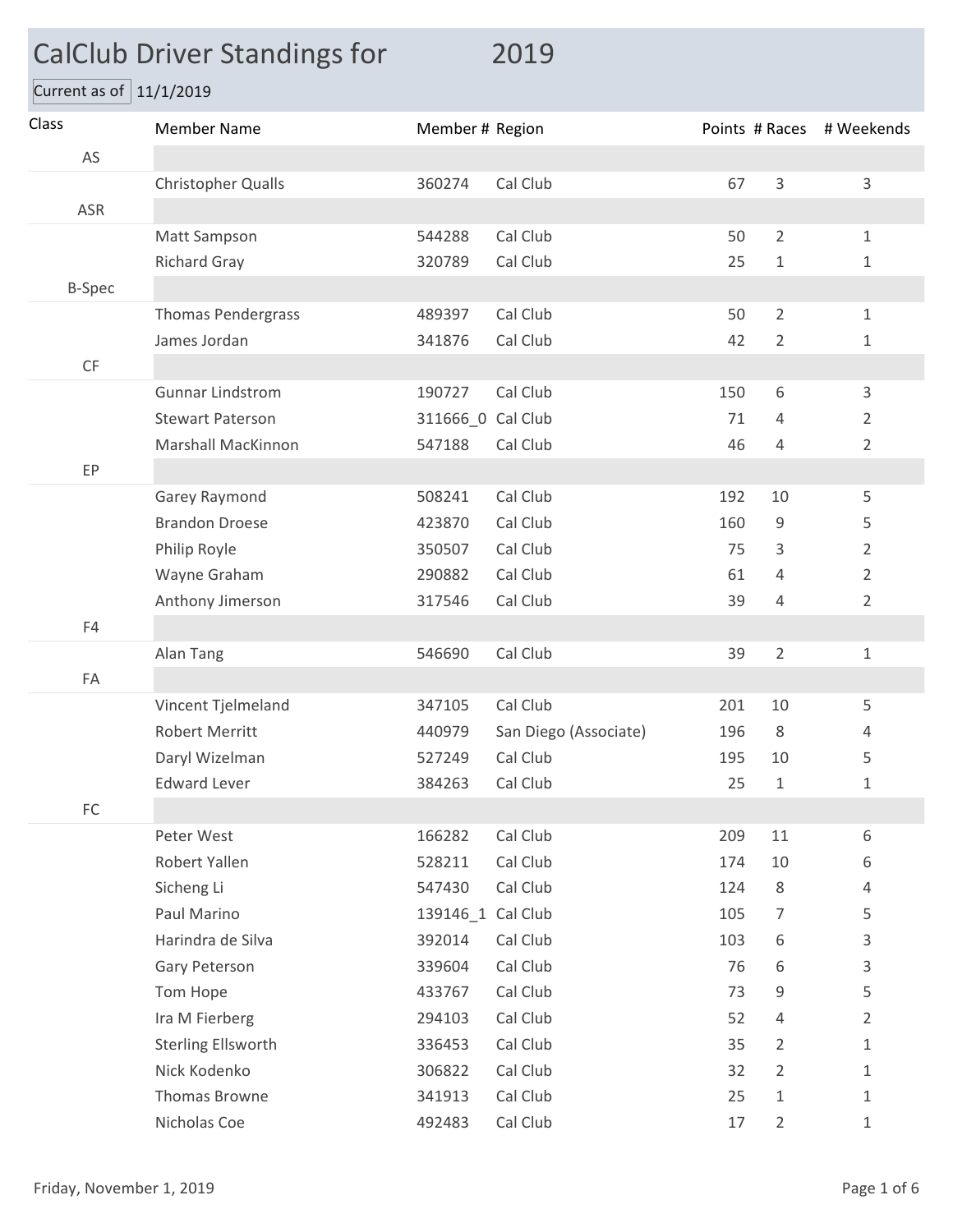| Class           | <b>Member Name</b>        | Member # Region   |                       |     |                | Points # Races # Weekends |
|-----------------|---------------------------|-------------------|-----------------------|-----|----------------|---------------------------|
|                 | Eric Poulsen              | 527187            | Cal Club              | 13  | $1\,$          | $\mathbf{1}$              |
| FE <sub>2</sub> |                           |                   |                       |     |                |                           |
|                 | Chuck Clendenen           | 514350            | Cal Club              | 118 | 5              | $\overline{3}$            |
| FF              |                           |                   |                       |     |                |                           |
|                 | Eric Poulsen              | 527187            | Cal Club              | 161 | 9              | $\overline{7}$            |
|                 | <b>Edward Erlandson</b>   | 56470             | Cal Club              | 118 | 5              | $\mathsf{3}$              |
|                 | Courtney Crone            | 177658_5 Cal Club |                       | 43  | $\overline{2}$ | $\mathbf{1}$              |
|                 | Douglas Brenner           | 526491            | Cal Club              | 35  | $\overline{2}$ | $1\,$                     |
|                 | Paul Wilson               | 547448            | Cal Club              | 29  | $\overline{2}$ | $1\,$                     |
|                 | Eric Little               | 511202            | Cal Club              | 15  | $\overline{2}$ | $\mathbf{1}$              |
| <b>FFT</b>      |                           |                   |                       |     |                |                           |
|                 | <b>Stewart Paterson</b>   | 311666_0 Cal Club |                       | 50  | $\overline{2}$ | $\mathbf{1}$              |
|                 | Eric Little               | 511202            | Cal Club              | 42  | $\overline{2}$ | $\mathbf{1}$              |
|                 | Marshall MacKinnon        | 547188            | Cal Club              | 36  | $\overline{2}$ | $\mathbf{1}$              |
| <b>FM</b>       |                           |                   |                       |     |                |                           |
|                 | Tom Van Wie               | 251532            | San Diego (Associate) | 232 | 12             | 6                         |
|                 | <b>Richard Shea</b>       | 414880            | Cal Club              | 138 | 7              | 4                         |
|                 | <b>Steve Martin</b>       | 504164            | Cal Club              | 50  | 3              | $\overline{2}$            |
|                 | <b>Terrence Carraher</b>  | 466278            | Cal Club              | 42  | $\overline{2}$ | $\mathbf{1}$              |
| <b>FP</b>       |                           |                   |                       |     |                |                           |
|                 | James Whitton             | 130127            | Cal Club              | 150 | 6              | 3                         |
| <b>FV</b>       |                           |                   |                       |     |                |                           |
|                 | Mark Edwards              | 63787_1           | Cal Club              | 330 | 15             | $\,8\,$                   |
|                 | Charlie Turner            | 261282            | Cal Club              | 212 | 10             | 5                         |
|                 | <b>Derek Harding</b>      | 115688_4 Cal Club |                       | 36  | $\overline{2}$ | $\mathbf{1}$              |
|                 | Don Manthe                | 254525            | Cal Club              | 28  | 2              | 1                         |
| GT1             |                           |                   |                       |     |                |                           |
|                 | Scott McPherson           | 492146            | Cal Club              | 75  | 3              | $\overline{2}$            |
|                 | J. Byron Walker           | 231457            | Cal Club              | 36  | $\overline{2}$ | $\mathbf{1}$              |
| GT <sub>2</sub> |                           |                   |                       |     |                |                           |
|                 | Oli Thordarson            | 375061            | Cal Club              | 135 | 6              | 3                         |
|                 | Robert Kelly              | 63994             | Cal Club              | 128 | 6              | $\mathsf{3}$              |
|                 | Dennis (Rick) Parker      | 236262            | Arizona (Associate)   | 75  | 3              | $\overline{2}$            |
|                 | Michele Abbate            | 365109            | Las Vegas (Associate) | 50  | $\overline{2}$ | $\mathbf{1}$              |
|                 | Robert Kahn               | 335992            | Cal Club              | 25  | $\overline{4}$ | 3                         |
|                 | <b>Rick Parker</b>        | 85344             | Arizona (Associate)   | 25  | $\mathbf{1}$   | $\mathbf{1}$              |
|                 | Mike Henderson            | 124620            | Cal Club              | 21  | $\mathbf{1}$   | $\mathbf{1}$              |
|                 | <b>Christopher Qualls</b> | 360274            | Cal Club              | 18  | $\overline{2}$ | $\overline{2}$            |
| GT <sub>3</sub> |                           |                   |                       |     |                |                           |
|                 | Michael Lewis             | 113617            | San Diego (Associate) | 86  | $\overline{4}$ | $\overline{2}$            |
|                 | <b>Wolfgang Maike</b>     | 42175_1           | Cal Club              | 82  | 5              | 3                         |
|                 | Mike Henderson            | 124620            | Cal Club              | 56  | 3              | $\overline{2}$            |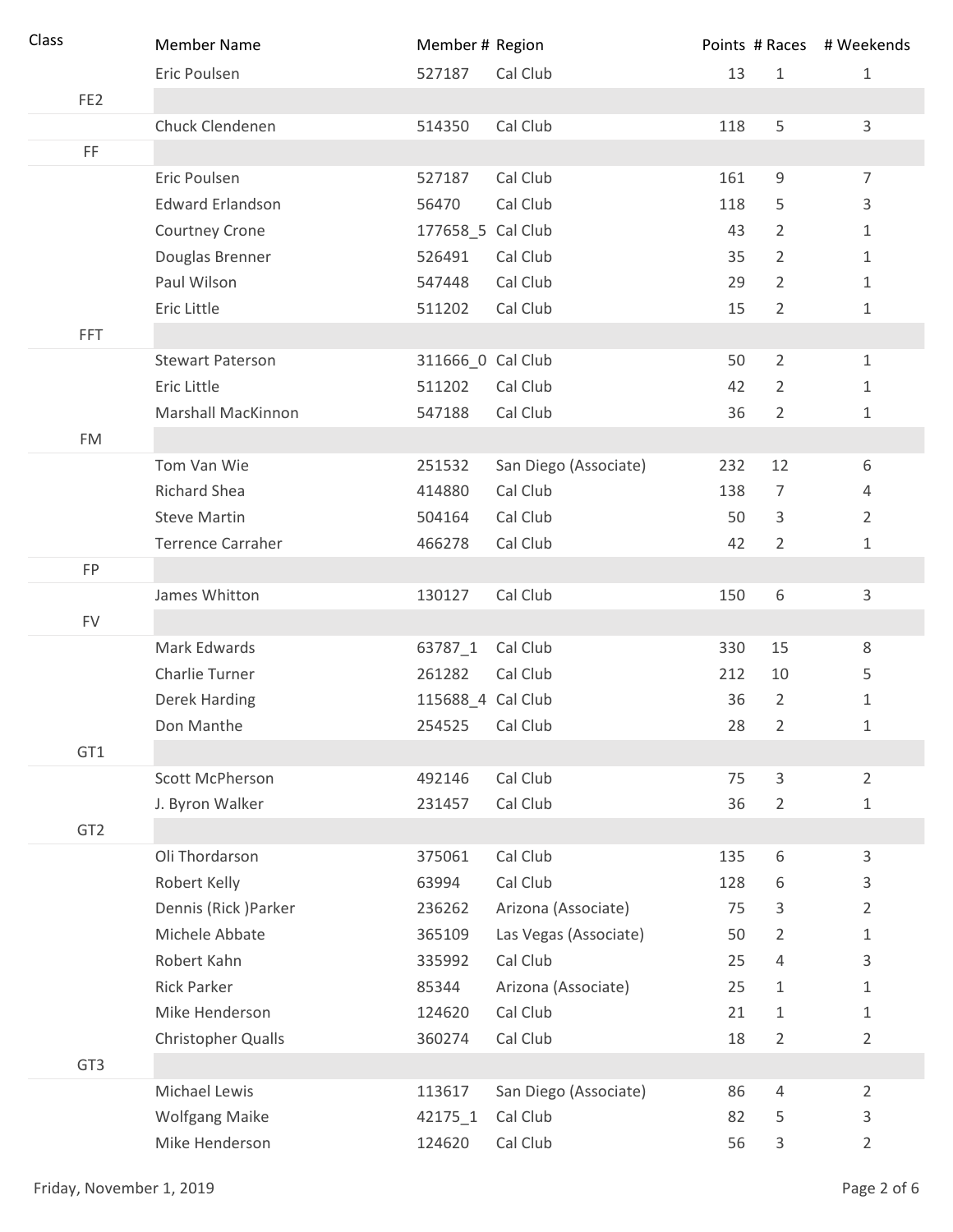| Class          | <b>Member Name</b>   | Member # Region   |                           |     |                | Points # Races # Weekends |
|----------------|----------------------|-------------------|---------------------------|-----|----------------|---------------------------|
|                | Scott Graham         | 389475            | Cal Club                  | 50  | $\overline{2}$ | $\mathbf{1}$              |
|                | Randy Hernanadez     | 527168            | Cal Club                  | 46  | $\overline{2}$ | $\overline{2}$            |
| HP             |                      |                   |                           |     |                |                           |
|                | Cory Markos          | 356165            | Cal Club                  | 130 | 6              | 3                         |
|                | <b>Ben Valentine</b> | 402434            | Cal Club                  | 117 | 5              | 3                         |
|                | <b>Brian Linn</b>    | 135242            | Cal Club                  | 46  | 2              | 1                         |
|                | Mike Bachman         | 30934             | San Francisco (Associate) | 25  | $\overline{2}$ | 1                         |
| <b>ITA</b>     |                      |                   |                           |     |                |                           |
|                | Gary Corsiglia       | 92732_1           | Cal Club                  | 192 | 8              | 4                         |
|                | Alexander Kuretski   | 546917            | Cal Club                  | 75  | 4              | $\overline{2}$            |
|                | David LeCren         | 341994            | Cal Club                  | 46  | $\overline{2}$ | 1                         |
|                | <b>Basil Smith</b>   | 490133            | San Francisco (Associate) | 21  | 1              | 1                         |
| <b>ITE</b>     |                      |                   |                           |     |                |                           |
|                | Paul Gassen          | 387638            | Cal Club                  | 217 | 10             | 5                         |
|                | Glen Griswold        | 506719            | Cal Club                  | 132 | 6              | 3                         |
| P1             |                      |                   |                           |     |                |                           |
|                | Robert Kazen         | 338303            | Cal Club                  | 42  | $\overline{2}$ | 1                         |
| P <sub>2</sub> |                      |                   |                           |     |                |                           |
|                | Norm Benson          | 510588            | Cal Club                  | 150 | 6              | 3                         |
|                | <b>Timothy Day</b>   | 391495            | Cal Club                  | 75  | 4              | $\overline{2}$            |
|                | Dave Tweedlie        | 405557            | Cal Club                  | 38  | $\overline{2}$ | $\overline{2}$            |
|                | Mike Calka           | 548287            | Cal Club                  | 36  | $\overline{2}$ | 1                         |
| S <sub>2</sub> |                      |                   |                           |     |                |                           |
|                | Robert Lovenson      | 249067            | Cal Club                  | 127 | $\overline{7}$ | 4                         |
|                | Jeff Anderson        | 176634_1 Cal Club |                           | 96  | 5              | 3                         |
|                | <b>Ben Valentine</b> | 402434            | Cal Club                  | 71  | 3              | 2                         |
|                | Joseph Moran         | 80709             | Cal Club                  | 66  | 3              | $\overline{2}$            |
|                | Wayne Smith          | 195705_1 Cal Club |                           | 39  | 3              | $\overline{2}$            |
|                | Stu Hanssen          | 154732            | Cal Club                  | 36  | 2              | 1                         |
|                | Adam Draizin         | 417124            | Cal Club                  | 17  | 1              | $\mathbf 1$               |
| SM             |                      |                   |                           |     |                |                           |
|                | Clement Lee          | 316101            | Cal Club                  | 254 | 12             | $\,6\,$                   |
|                | Jeff Walker          | 371779            | Cal Club                  | 209 | 10             | 5                         |
|                | Jack Walker          | 372995            | Cal Club                  | 195 | 10             | 5                         |
|                | <b>Bill Nelson</b>   | 320039            | Cal Club                  | 152 | 12             | 6                         |
|                | <b>Curtis Gong</b>   | 425401            | Cal Club                  | 141 | 12             | 6                         |
|                | Wesley Mollno        | 403801            | Cal Club                  | 138 | 8              | 4                         |
|                | Chris Lawson         | 526144            | Cal Club                  | 103 | 10             | 6                         |
|                | Jeremy Rutter        | 344256            | Cal Club                  | 93  | $\overline{4}$ | $\overline{2}$            |
|                | Giorgio Pierangeli   | 464397            | Cal Club                  | 93  | $\,8\,$        | 5                         |
|                | Preston Lerner       | 237642            | Cal Club                  | 75  | 6              | 3                         |
|                | Alexander Kuretski   | 546917            | Cal Club                  | 61  | 4              | $\overline{2}$            |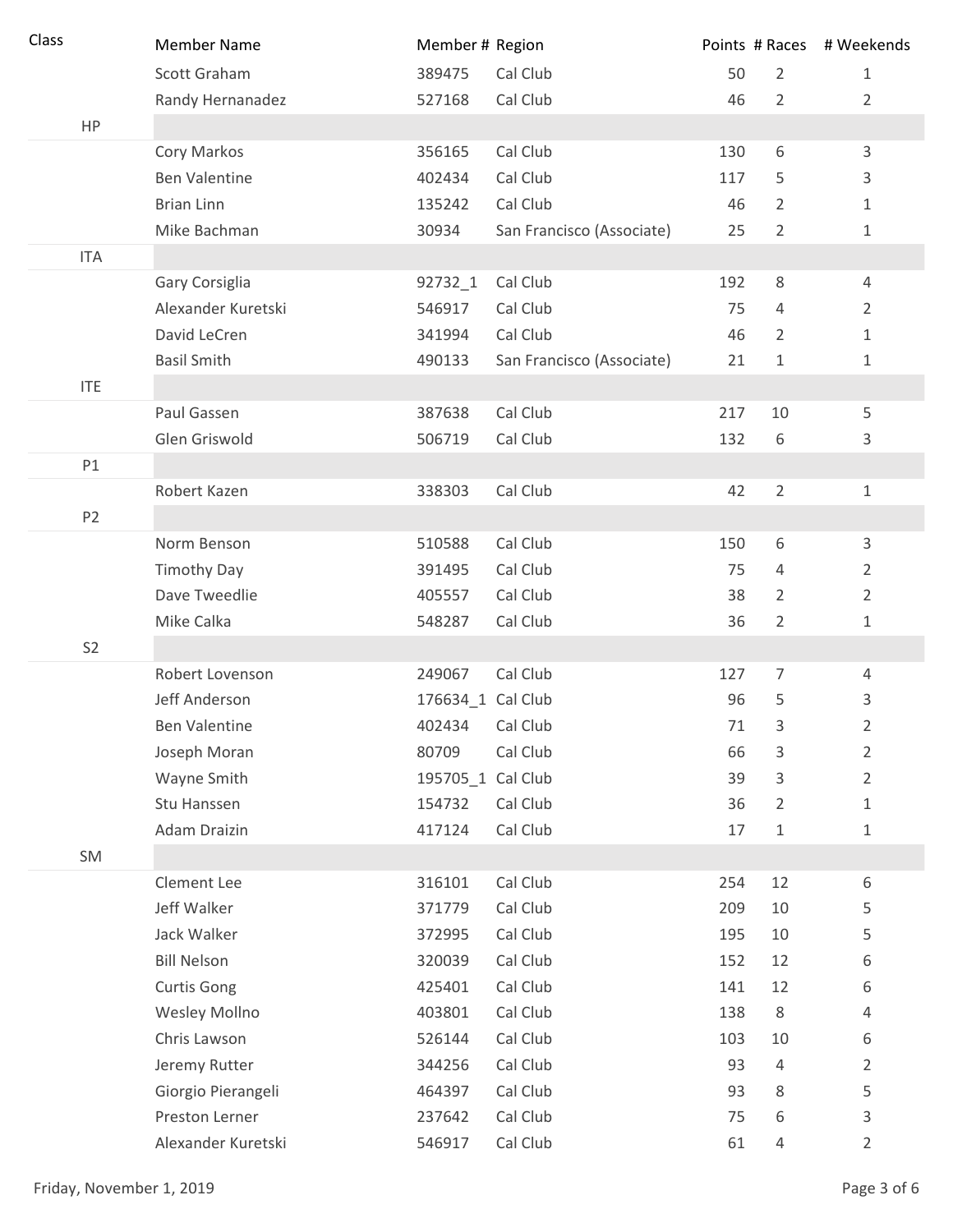| Class                | <b>Member Name</b>  | Member # Region   |                       |              |                | Points # Races # Weekends |
|----------------------|---------------------|-------------------|-----------------------|--------------|----------------|---------------------------|
|                      | Evan Jacobs         | 549144            | Cal Club              | 59           | 4              | $\overline{2}$            |
|                      | Dave Tweedlie       | 405557            | Cal Club              | 54           | $\overline{4}$ | $\overline{2}$            |
|                      | Todd Launchbaugh    | 276906            | Cal Club              | 50           | 3              | $\overline{2}$            |
|                      | John Stott          | 119987_1 Cal Club |                       | 47           | 3              | $\overline{2}$            |
|                      | Mark Hazboun        | 518               | Cal Club              | 47           | 4              | $\overline{2}$            |
|                      | John Carter         | 546723            | Cal Club              | 35           | 3              | $\overline{2}$            |
|                      | Michael Colangelo   | 403180            | Cal Club              | 30           | 3              | $\overline{2}$            |
|                      | Justin Hall         | 447552            | Cal Club              | 26           | $\overline{2}$ | $\mathbf 1$               |
|                      | Gabriel Estrada Jr. | 479092            | Cal Club              | 17           | $\overline{2}$ | $\overline{2}$            |
|                      | Jennifer Isley      | 216963            | Cal Club              | 14           | $\overline{2}$ | 1                         |
|                      | Chris Thorn         | 463745            | Cal Club              | 11           | $\overline{2}$ | $\mathbf{1}$              |
|                      | Christian Cole      | 546900            | Cal Club              | 11           | $\mathbf{1}$   | 1                         |
|                      | Jim Rueff           | 110361            | Cal Club              | 10           | $\mathbf{1}$   | $\mathbf 1$               |
|                      | Gabriel Estrada     | 476897            | Cal Club              | $\mathbf{1}$ | $\mathbf{1}$   | 1                         |
| SM-Novice            |                     |                   |                       |              |                |                           |
|                      | Evan Jacobs         | 549144            | Cal Club              | 50           | $\overline{2}$ | $1\,$                     |
|                      | Gabriel Estrada Jr. | 479092            | Cal Club              | 42           | $\overline{2}$ | 1                         |
| SMT                  |                     |                   |                       |              |                |                           |
|                      | Wyatt Couch         | 597815            | Cal Club              | 50           | $\overline{2}$ | $\mathbf{1}$              |
|                      | John Stott          | 119987_1 Cal Club |                       | 46           | $\overline{2}$ | $\overline{2}$            |
|                      | Nicholas Matta      | 542428            | Cal Club              | 25           | $\mathbf{1}$   | $1\,$                     |
|                      | Michael Colangelo   | 403180            | Cal Club              | 18           | $1\,$          | 1                         |
| SP                   |                     |                   |                       |              |                |                           |
|                      | Cal Rothe           | 110452            | San Diego (Associate) | 164          | $\overline{7}$ | $\overline{4}$            |
|                      | Joshua Pitt         | 340024            | Cal Club              | 121          | 6              | 4                         |
|                      | <b>Eric Marston</b> | 536634            | Cal Club              | 50           | 2              | 1                         |
| <b>Spec Corvette</b> |                     |                   |                       |              |                |                           |
|                      | Sean Whitwood       | 527444            | Cal Club              | 50           | $\overline{4}$ | $\overline{2}$            |
|                      | <b>Josh Carroll</b> | 412725            | Cal Club              | 46           | $\overline{2}$ | 1                         |
|                      | John Nguyen         | 513593            | Cal Club              | 43           | $\overline{2}$ | 1                         |
|                      | <b>Greg Nester</b>  | 611117            | Cal Club              | 38           | $\overline{2}$ | 1                         |
|                      | Justin Taylor       | 497530            | Cal Club              | 32           | $\mathbf{1}$   | $\mathbf 1$               |
|                      | Anthony Jimerson    | 317546            | Cal Club              | 18           | $\overline{2}$ | 1                         |
|                      | Oli Thordarson      | 375061            | Cal Club              | 17           | $\overline{2}$ | 1                         |
| SRF3                 |                     |                   |                       |              |                |                           |
|                      | Alexander Bermudez  | 502858            | Cal Club              | 260          | 16             | 8                         |
|                      | Bryan Schubert      | 527833            | Cal Club              | 211          | 16             | 8                         |
|                      | Mike McCarthy       | 126037            | Cal Club              | 190          | 15             | 8                         |
|                      | Mike Miserendino    | 312012            | Cal Club              | 175          | 9              | 5                         |
|                      | Michael Moshay      | 495925            | Cal Club              | 136          | 12             | 6                         |
|                      | TJ Acker            | 210471            | Cal Club              | 131          | 6              | 3                         |
|                      | Paul Marino         | 139146_1 Cal Club |                       | 125          | 10             | 5                         |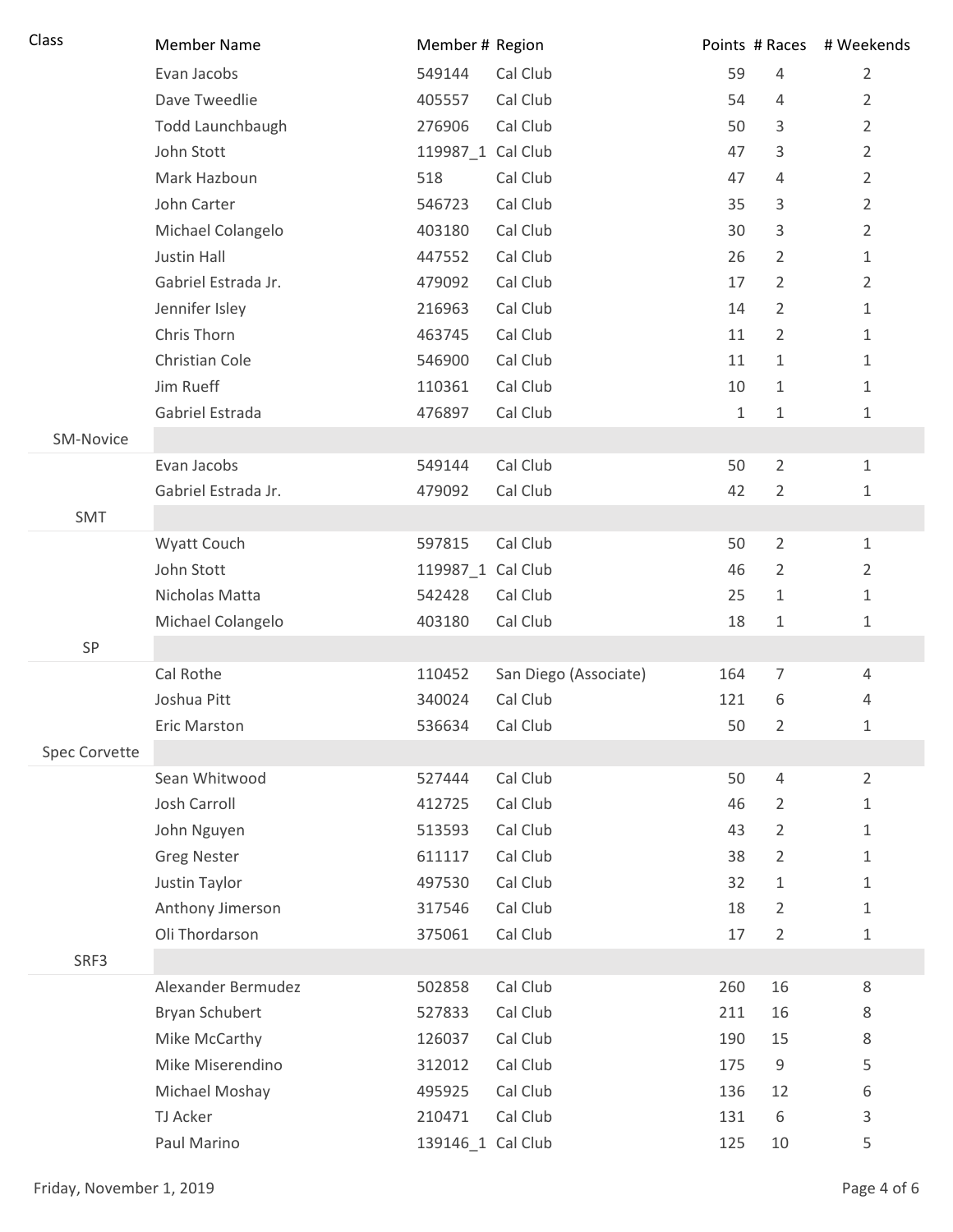| Class      | <b>Member Name</b>       | Member # Region   |                       |     |                | Points # Races # Weekends |
|------------|--------------------------|-------------------|-----------------------|-----|----------------|---------------------------|
|            | Mark Ballangee           | 267269            | Cal Club              | 87  | $\overline{7}$ | 5                         |
|            | Denny Fosdick            | 137421            | Cal Club              | 86  | $\overline{7}$ | 4                         |
|            | Jay Rosenthal            | 507814            | Cal Club              | 86  | 11             | 6                         |
|            | Lee Douglas              | 370148            | Oregon (Associate)    | 80  | 8              | 4                         |
|            | Jack Willes              | 280918            | Cal Club              | 80  | 4              | $\overline{2}$            |
|            | Tom Misrendino           | 131146            | Cal Club              | 77  | $\overline{7}$ | 4                         |
|            | Don Palla                | 236212_1 Cal Club |                       | 70  | 6              | 3                         |
|            | Mike Skinner             | 477718            | Cal Club              | 67  | 9              | 5                         |
|            | Douglas Stewart          | 191031            | Cal Club              | 53  | 7              | 4                         |
|            | Aaron Stein              | 264198            | Cal Club              | 30  | $\overline{2}$ | $\mathbf{1}$              |
|            | <b>Elliott Freireich</b> | 230617            | Arizona (Associate)   | 27  | $\overline{2}$ | 1                         |
|            | <b>Marty Williams</b>    | 250421            | Cal Club              | 25  | $\overline{4}$ | $\overline{2}$            |
|            | Craig Zaph               | 385155            | Cal Club              | 19  | $\overline{2}$ | $\mathbf{1}$              |
|            | William Ward             | 544223            | Cal Club              | 17  | $\overline{4}$ | 3                         |
| SSM        |                          |                   |                       |     |                |                           |
|            | Ryan Gold                | 521884            | Cal Club              | 50  | $\overline{2}$ | 1                         |
| <b>STL</b> |                          |                   |                       |     |                |                           |
|            | Giorgio Pierangeli       | 464397            | Cal Club              | 172 | $\mathsf 9$    | 5                         |
|            | David LeCren             | 341994            | Cal Club              | 141 | $\overline{7}$ | 4                         |
|            | James Bishop             | 38832             | Cal Club              | 100 | 4              | $\overline{2}$            |
|            | Todd Launchbaugh         | 276906            | Cal Club              | 64  | 4              | $\overline{2}$            |
|            | Morgan Trotter           | 383891            | Cal Club              | 64  | 3              | $\overline{2}$            |
|            | Wesley Mollno            | 403801            | Cal Club              | 50  | $\overline{2}$ | $\mathbf{1}$              |
|            | Paul Honsowetz           | 69795             | Cal Club              | 38  | $\overline{2}$ | $\mathbf{1}$              |
|            | Jack McEachern           | 269537            | Cal Club              | 36  | 3              | $\overline{2}$            |
|            | Miles Branman            | 524549            | Cal Club              | 33  | 2              | 1                         |
|            | Darren Murdock           | 334687            | Cal Club              | 21  | $\overline{2}$ | $\overline{2}$            |
|            | John Stott               | 119987 1 Cal Club |                       | 18  | $\mathbf{1}$   | 1                         |
|            | Preston Lerner           | 237642            | Cal Club              | 14  | $\overline{2}$ | 1                         |
| STU        |                          |                   |                       |     |                |                           |
|            | Dale Shoemaker           | 357876            | Las Vegas (Associate) | 281 | 14             | $\,8\,$                   |
|            | Franklin Church          | 471698            | Las Vegas (Associate) | 164 | 10             | 5                         |
|            | Dominic Starkweather     | 541744            | Cal Club              | 71  | 3              | $\overline{2}$            |
|            | Tim Hunter               | 477011            | Cal Club              | 46  | 3              | $\overline{2}$            |
|            | Mark Gordon              | 497273            | Cal Club              | 39  | $\overline{2}$ | 1                         |
|            | Joseph Yau               | 270247_0 Cal Club |                       | 38  | $\overline{2}$ | 1                         |
|            | Marcelo Doffo            | 528102            | Cal Club              | 35  | $\overline{2}$ | 1                         |
|            | Edmond Lo                | 463968            | Cal Club              | 21  | $\overline{2}$ | 1                         |
|            | Michele Abbate           | 365109            | Las Vegas (Associate) | 21  | $\mathbf{1}$   | $\mathbf{1}$              |
|            | Jerry Anderson           | 321482            | Cal Club              | 17  | $\mathbf{1}$   | 1                         |
|            | Louis Wang               | 401070            | Cal Club              | 16  | $\mathbf{1}$   | 1                         |
|            |                          |                   |                       |     |                |                           |

STU-Novice